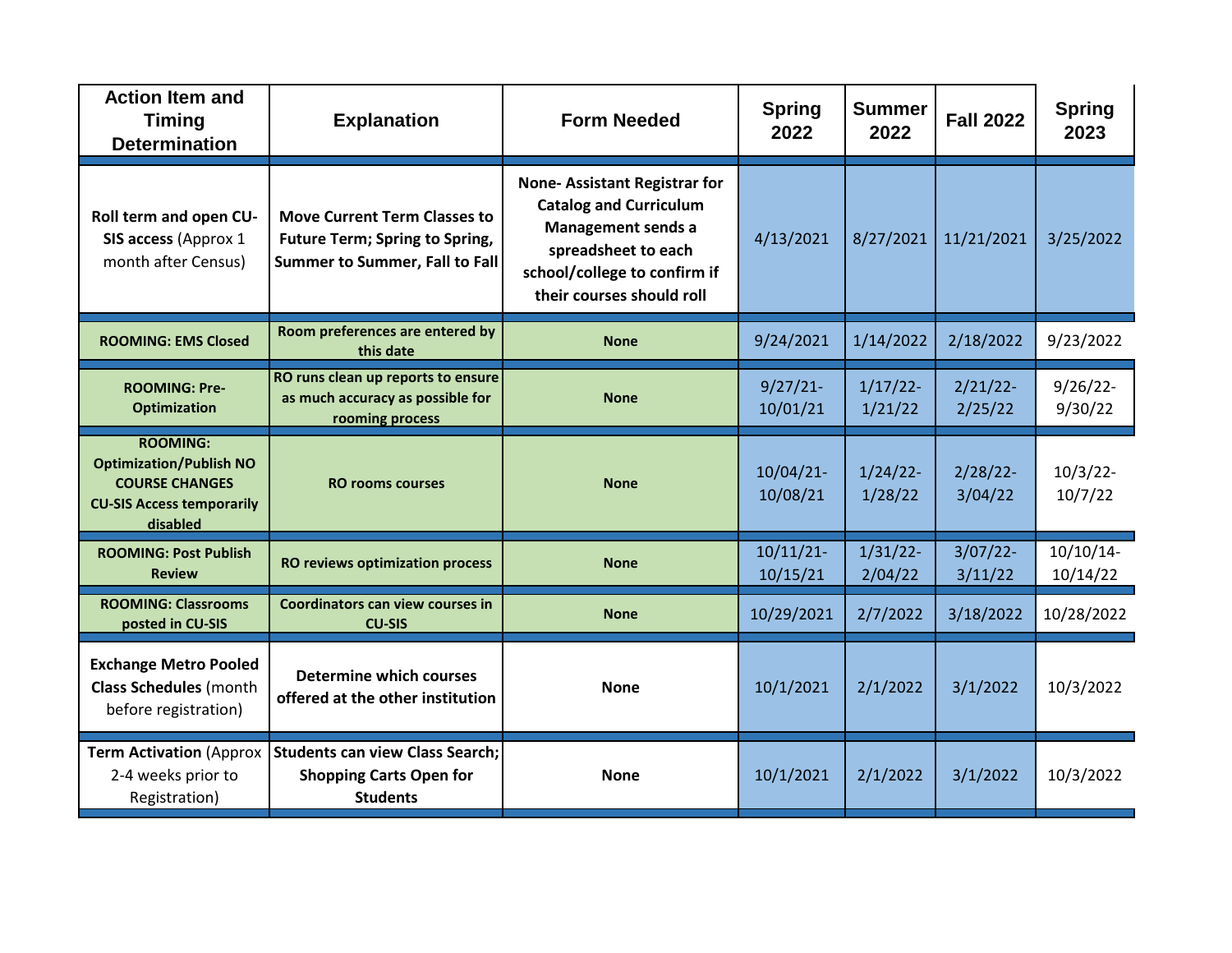| <b>Action Item and</b><br><b>Timing</b><br><b>Determination</b>                                                                  | <b>Explanation</b>                                                                                                                            | <b>Form Needed</b>                                                                                                                                                                        | <b>Spring</b><br>2022 | <b>Summer</b><br>2022 | <b>Fall 2022</b> | <b>Spring</b><br>2023 |
|----------------------------------------------------------------------------------------------------------------------------------|-----------------------------------------------------------------------------------------------------------------------------------------------|-------------------------------------------------------------------------------------------------------------------------------------------------------------------------------------------|-----------------------|-----------------------|------------------|-----------------------|
| <b>Course Revisions and</b><br><b>Requisite Changes Due</b><br>Date to Courses email (2<br>weeks prior to class<br>registration) | Want as few changes to<br>courses at the Catalog Level<br>prior to registration                                                               | <b>Course Proposal Form, Catalog-</b><br>level Requisite Form, Special<br><b>Topics Form</b>                                                                                              | 10/15/2021            | 2/15/2022             | 3/18/2022        | 10/17/2022            |
| <b>Registration Opens</b>                                                                                                        | <b>None</b>                                                                                                                                   | <b>None</b>                                                                                                                                                                               | 11/1/2021             | 3/1/2022              | 4/1/2022         | 11/1/2022             |
| <b>Metro Pooled seats may</b><br>be returned after this<br>date (30 days before term<br>start)                                   | <b>Cancel courses based on</b><br>enrollment                                                                                                  | <b>None</b>                                                                                                                                                                               | 12/17/2021            | 5/6/2022              | 7/22/2022        | 12/19/2022            |
| <b>CLASS SCHEDULE</b><br><b>DEADLINE</b><br>(2-4 weeks before term<br>start)                                                     | From now until term start, all<br>new classes must be scheduled<br>by Curriculum Management<br><b>Team (Basic Data Tab)</b>                   | After date listed must submit<br><b>Class Section Form</b>                                                                                                                                | 12/21/2021            | 5/20/2022             | 8/5/2022         | 1/3/2023              |
| Late Add Prep (2 Weeks<br>before term start)                                                                                     | <b>Can view in Maintain Schedule</b><br>of Classes to see if course<br>sections have Instructor or<br>Dept Consent already listed on<br>class | <b>None-Assistant Registrar for</b><br><b>Catalog and Curriculum</b><br><b>Management sends a</b><br>spreadsheet to each<br>school/college to confirm which<br>courses need consent added | 1/4/2022              | N/A                   | 8/8/2022         | 1/3/2023              |
|                                                                                                                                  |                                                                                                                                               |                                                                                                                                                                                           |                       | $5/16/22$ &           |                  |                       |
| <b>Term Start</b>                                                                                                                | <b>Classes Start</b>                                                                                                                          | <b>None</b>                                                                                                                                                                               | 1/18/2022             | 6/6/22                | 8/22/2022        | 1/17/2023             |